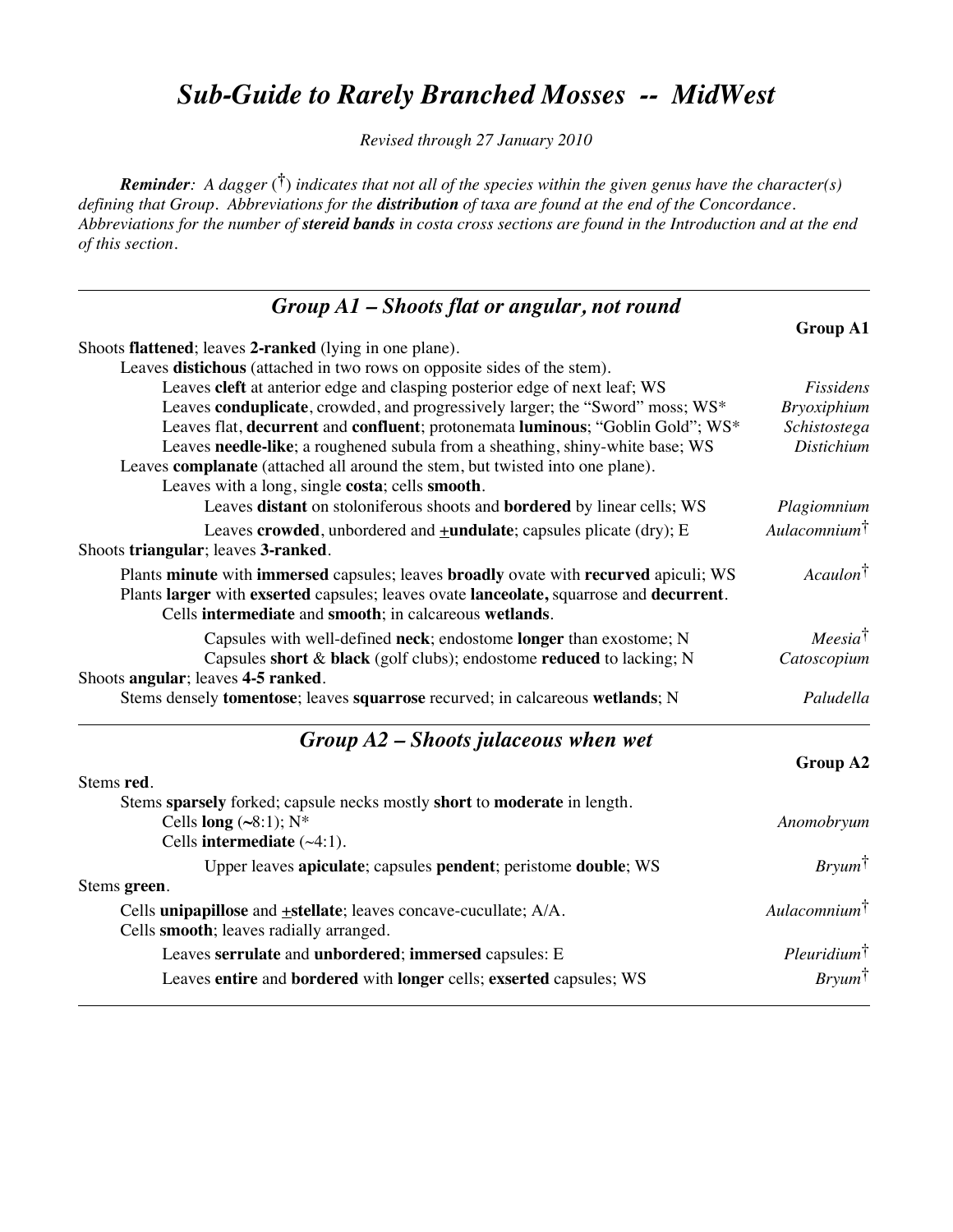## *Group A3 – Stems distinctly tomentose*

|                                                                                            | Group A3                  |
|--------------------------------------------------------------------------------------------|---------------------------|
| Stems covered with <b>pigmented</b> (reddish to brownish) rhizoidal tomentum to near apex. |                           |
| Leaves squarrose-recurved and heart shaped; fens; N                                        | Paludella                 |
| Leaves ovate to broadly elliptical.                                                        |                           |
| Rhizoidal initials in longitudinal rows; endostome fused into a dome; N                    | Cinclidium                |
| Rhizoidal initials not in rows; endostome segments free; $N^*$                             | $Rhizomnim^{\dagger}$     |
| Leaves <b>oblong-lanceolate</b> to oblong-lingulate.                                       |                           |
| Cells pleuripapillose; terminal cell long and smooth; brood bodies axillary; $N^*$         | $Zygodon^{\dagger}$       |
| Cells unipapillose; terminal cell papillose; brood bodies terminal; WS                     | Aulacomnium <sup>†</sup>  |
| Cells smooth; leaves broadly lingulate; a copper-sulfur moss; WS (E)                       | $Scopelophila^{\dagger}$  |
| Leaves lanceolate to subulate-setaceous; WS                                                | Dicranum                  |
| Stems covered with white-wooly tomentum.                                                   |                           |
| Leaves with green sheets (lamellae) on their surface; bogs; $N^*$                          | Poly trichum <sup>†</sup> |
| Leaves lacking lamellae; WS                                                                | Dicranum                  |

### *Group A4 – Stems red*

| Plants julaceous.                                                                                                                                       |                        |
|---------------------------------------------------------------------------------------------------------------------------------------------------------|------------------------|
| Stems occasionally forked; leaves ovate to ovate-lanceolate and concave.                                                                                |                        |
| Leaves broadly obtuse to acute; costa ending subpercurrent; cells $\sim 8:1; N^*$                                                                       | Anomobryum             |
| Leaves obtuse to acute; costa percurrent to excurrent; cells $\sim$ 4:1; WS<br>Plants with stems covered with pigmented (reddish to brownish) tomentum. | $Bry \mu m^{\dagger}$  |
|                                                                                                                                                         |                        |
| Leaf cells $>3:1$ ; WS                                                                                                                                  | $Bry \mu m^{\dagger}$  |
| Leaf cells $\leq$ 2:2.                                                                                                                                  |                        |
| Rhizoidal initials in <b>longitudinal rows</b> ; endostome fused into a dome; N                                                                         | Cinclidium             |
| Rhizoidal initials not in rows; endostome segments free; N*                                                                                             | Rhizomnium             |
| Plants neither julaceous nor tomentose.                                                                                                                 |                        |
| Leaves bordered by elongated cells.                                                                                                                     |                        |
| Leaves distinctly <b>toothed</b> .                                                                                                                      |                        |
| Cells smooth.                                                                                                                                           |                        |
| Cells smaller (up to $50\mu$ ); leaves plane; WS                                                                                                        | Minimum <sup>†</sup>   |
| Leaves entire.                                                                                                                                          |                        |
| Leaves of one kind; WS                                                                                                                                  | $Bryum^{\dagger}$      |
| Leaves not bordered.                                                                                                                                    |                        |
| Leaves serrulate <b>+throughout</b> ; cells prorulose; WS                                                                                               | $Philonotis^{\dagger}$ |
| Leaves $\pm$ serrulate near the apex; cells smooth.                                                                                                     |                        |
| Leaves subulate; alar cells inflated, thick-walled and reddish; N*                                                                                      | <b>Blindia</b>         |
| Leaves not subulate; alar cells <b>+undifferentiated</b> ; WS                                                                                           | $Pohlia^{\dagger}$     |

#### **Group A4**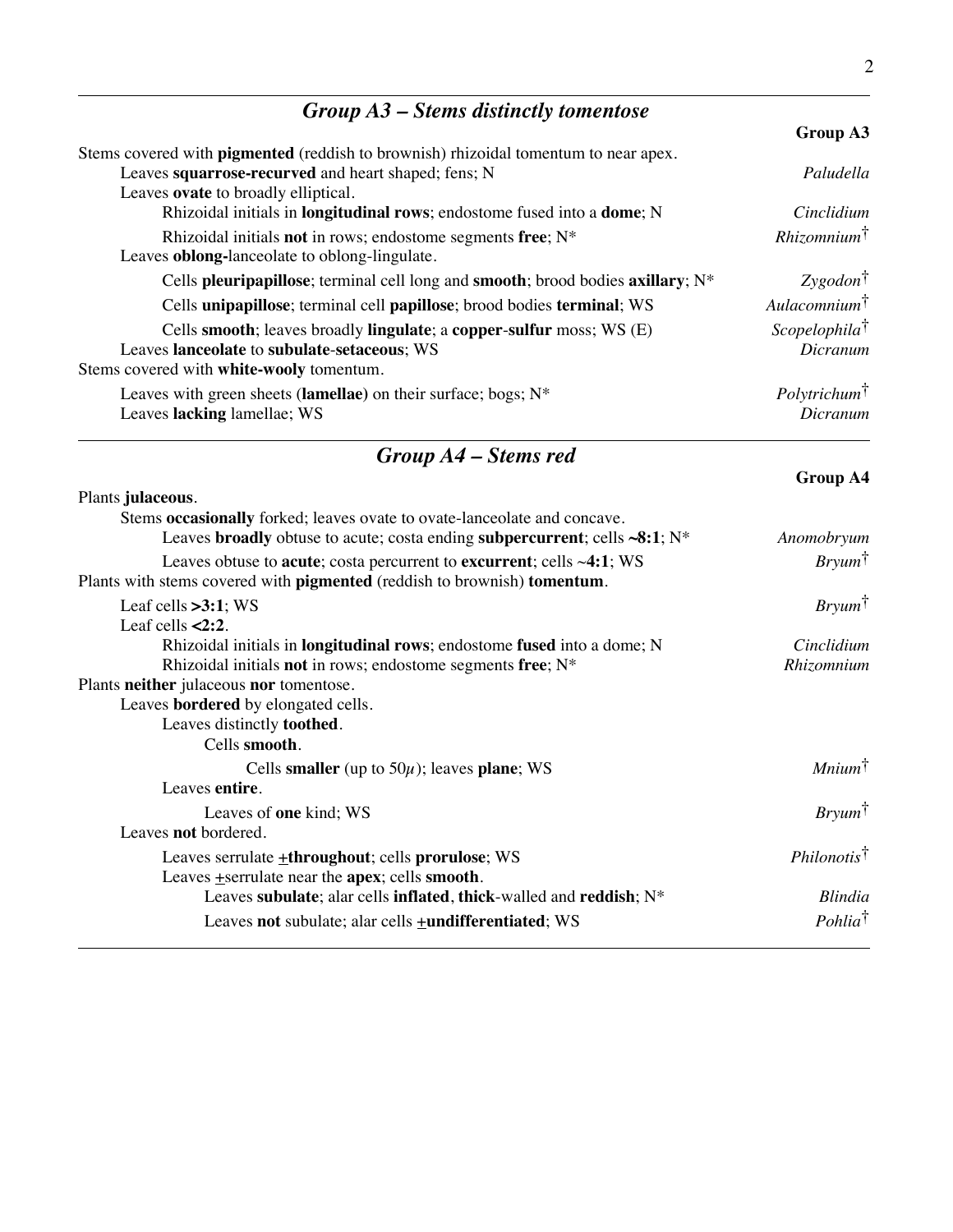| $Group A5 - Leaves square, required$                                                |                        |
|-------------------------------------------------------------------------------------|------------------------|
|                                                                                     | Group A5               |
| Leaves squarrose-recurved when dry (or wet).                                        |                        |
| Leaves 5-ranked and folded to appear heart shaped; stems densely tomentose; fens; N | Paludella              |
| Leaves squarrose-recurved only when wet ( <i>i</i> appressed when dry).             |                        |
| Leaves subulate-setaceous from a sheathing base; disturbed soil; N                  | Trichodon              |
| Leaves with wavy margins; hyaline basal and marginal cells; on dry limestone; SE    | Pleurochaete           |
| Leaves distinctly <b>toothed</b> in upper half; cells <b>papillose</b> .            |                        |
| Leaf lamina unistratose; stem hyalodermis lacking; peristome present; SE            | Leptodontium           |
| Leaves lacking the above unique characteristics.                                    |                        |
| Cell walls of uniform width; cell lumens +rounded.                                  |                        |
| Cells <b>intermediate</b> in length; WS                                             | $Dicranella^{\dagger}$ |
| Cells short.                                                                        |                        |
| Leaves +bordered by longer, or shorter and thick-walled cells; 1 <sup>*</sup> ; WS  | $Tortula^{\dagger}$    |
| Leaves unbordered; 2*; WS                                                           | $Barbula^{\dagger}$    |
| Group A6 -Leaves falcate-secund                                                     |                        |

|                                                                                                                                                                            | <b>Group A6</b>                    |
|----------------------------------------------------------------------------------------------------------------------------------------------------------------------------|------------------------------------|
| Plants grayish; costa >1/2 leaf breadth with 3(4) cell layers; green striations on leaves; $N^*$                                                                           | <i>Paraleucobryum</i> <sup>†</sup> |
| Plants green; leaves unistratose and lacking striations; costa usually <1/5 leaf breadth.<br>Alar cells clearly <b>differentiated</b> ; plants <b>large</b> , mostly >1cm. |                                    |
| Alar cells pigmented; capsules rarely strumose; various habitats; 2 <sup>*</sup> ; WS                                                                                      | $Dicramum^{\dagger}$               |
| Alar cells + <b>undifferentiated</b> ; plants small, mostly <1cm; WS                                                                                                       | $Dicranella^{\dagger}$             |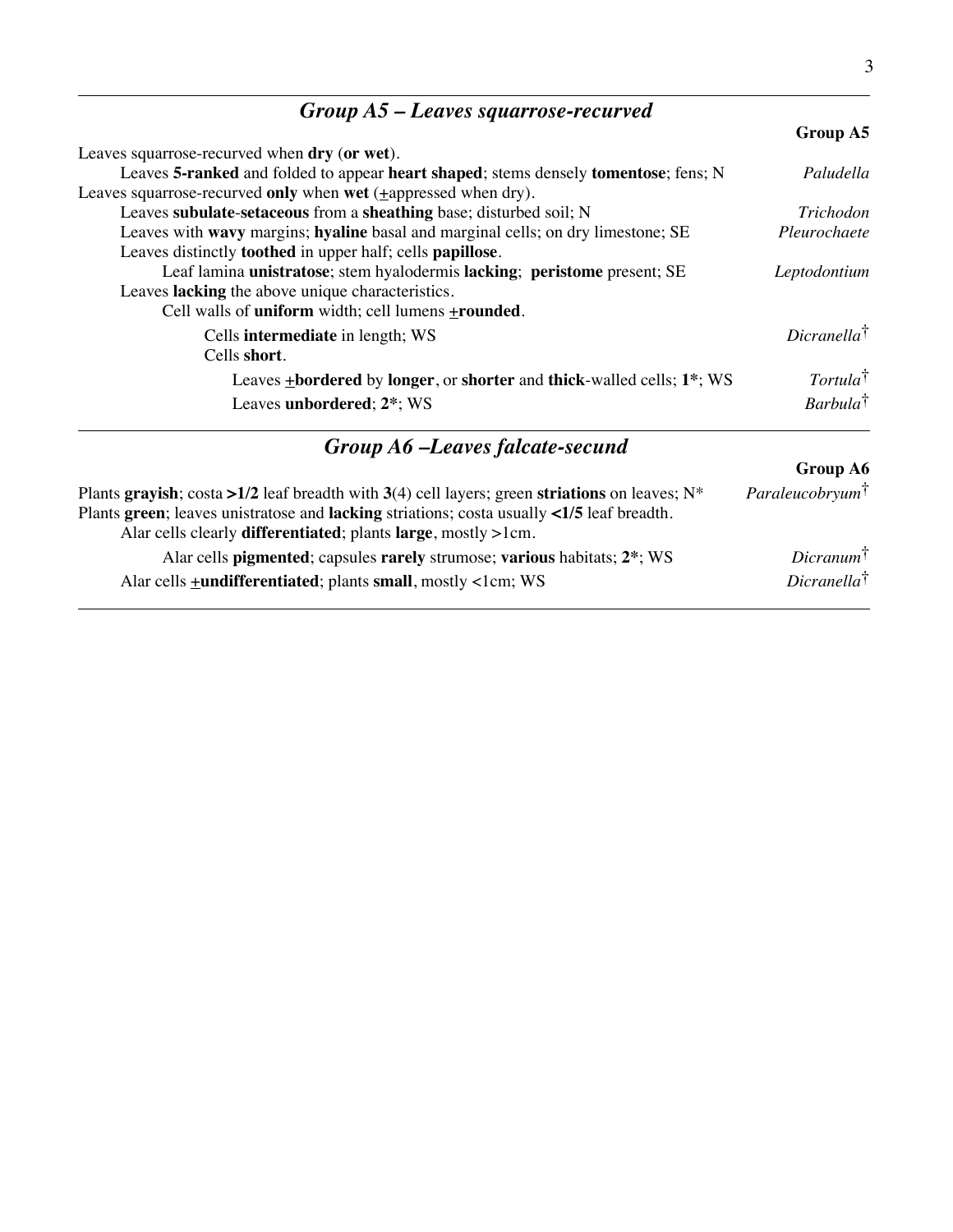| Group $A7$ – Leaves subulate / setaceous (8:1 or greater)                                                                                                                                                                                                                                                                           | Group A7                                 |
|-------------------------------------------------------------------------------------------------------------------------------------------------------------------------------------------------------------------------------------------------------------------------------------------------------------------------------------|------------------------------------------|
| Plants small to minute (mostly $<$ 5 mm high) with $\pm$ immersed capsules growing on bare soil,<br>usually as winter annuals; the "pygmy ephemerals" as defined here.<br>Setae straight; capsules immersed and cleistocarpous.                                                                                                     |                                          |
| Capsules pyriform with a conspicuous, stomatose neck; spores small; WS<br>Capsules globose to ovoid, lacking a distinct neck.                                                                                                                                                                                                       | $Bruchia^{\dagger}$                      |
| Calyptrae mitrate or cucullate; spores numerous and small; WS                                                                                                                                                                                                                                                                       | $Pleuridium^{\dagger}$                   |
| Calyptrae rudimentary; spores few and large $(>100\mu)$ ; E<br>Plants larger with exserted capsules growing on various substrates.<br>Leaves squarrose-recurved (wet); subula roughened throughout by cell ends; N<br>Leaves with bases distinctly incurved to expanded and clasping.                                               | $Archidium^{\dagger}$<br>Trichodon       |
| Cells intermediate in length and prorulose/papillose; upper cells +bistratose; WS<br>Cells intermediate in length and smooth.                                                                                                                                                                                                       | Bartramia <sup>†</sup>                   |
| Capsules with distinct, very long necks; WS<br>Capsules lacking a distinct neck.<br>Plants larger; peristome single with forked teeth.                                                                                                                                                                                              | $Trematodon^{\dagger}$                   |
| Teeth divided to base, round and papillose; WS                                                                                                                                                                                                                                                                                      | $Ditrichum^{\dagger}$                    |
| Teeth divided to mid-point, flat and pitted-striolate; WS<br>Cells short and smooth.                                                                                                                                                                                                                                                | $Dicranella^{\dagger}$                   |
| Upper cells <b>+bistratose</b> ; capsules <b>inclined</b> , <b>asymmetric</b> and <b>strumose</b> ; WS<br>Leaves with a <b>broad</b> , single costa $(>1/3$ the leaf width).<br>Alar cells inflated and hyaline or colored (brownish to reddish).<br>Costa 3(4) cell layers thick (middle & dorsal layers green & "striped"); $N^*$ | $Oneophorus^{\dagger}$<br>Paraleucobryum |
| Costa lacking the above unique characters.                                                                                                                                                                                                                                                                                          |                                          |
| Inner basal cells pale, enlarged and extending up along the costa; $N^*$                                                                                                                                                                                                                                                            | Dicranodontium                           |
| Inner basal cells little differentiated; WS<br>Alar cells <b>+undifferentiated</b> ; capsules pyriform; WS<br>Leaves lacking the above unique characteristics.<br>Alar cells distinctly differentiated.                                                                                                                             | Camply lopus<br>Leptobryum               |
| Capsules obovoid to pyriform; on rocks.<br>Capsules smooth (dry); peristome teeth erect, +entire and papillose; N*<br>Capsules lacking any of the above unique characters; substrates various.                                                                                                                                      | Blindia                                  |
| Cells with cuticular ridges; peristome teeth $\pm$ entire and papillose; N <sup>*</sup>                                                                                                                                                                                                                                             | Dicranoweisia                            |
| Cells smooth; peristome teeth forked and pitted-striolate below; WS<br>Alar cells +undifferentiated.                                                                                                                                                                                                                                | $Dicranum^{\dagger}$                     |
| Cells intermediate to long; peristome teeth usually present.                                                                                                                                                                                                                                                                        |                                          |
| Plants small (<2mm); leaves little altered (dry); on rocks; WS                                                                                                                                                                                                                                                                      | <i>Seligeria</i> <sup>†</sup>            |
| $Group\,A8-Leaves\,dimorphic$                                                                                                                                                                                                                                                                                                       |                                          |

None.

**Group A8**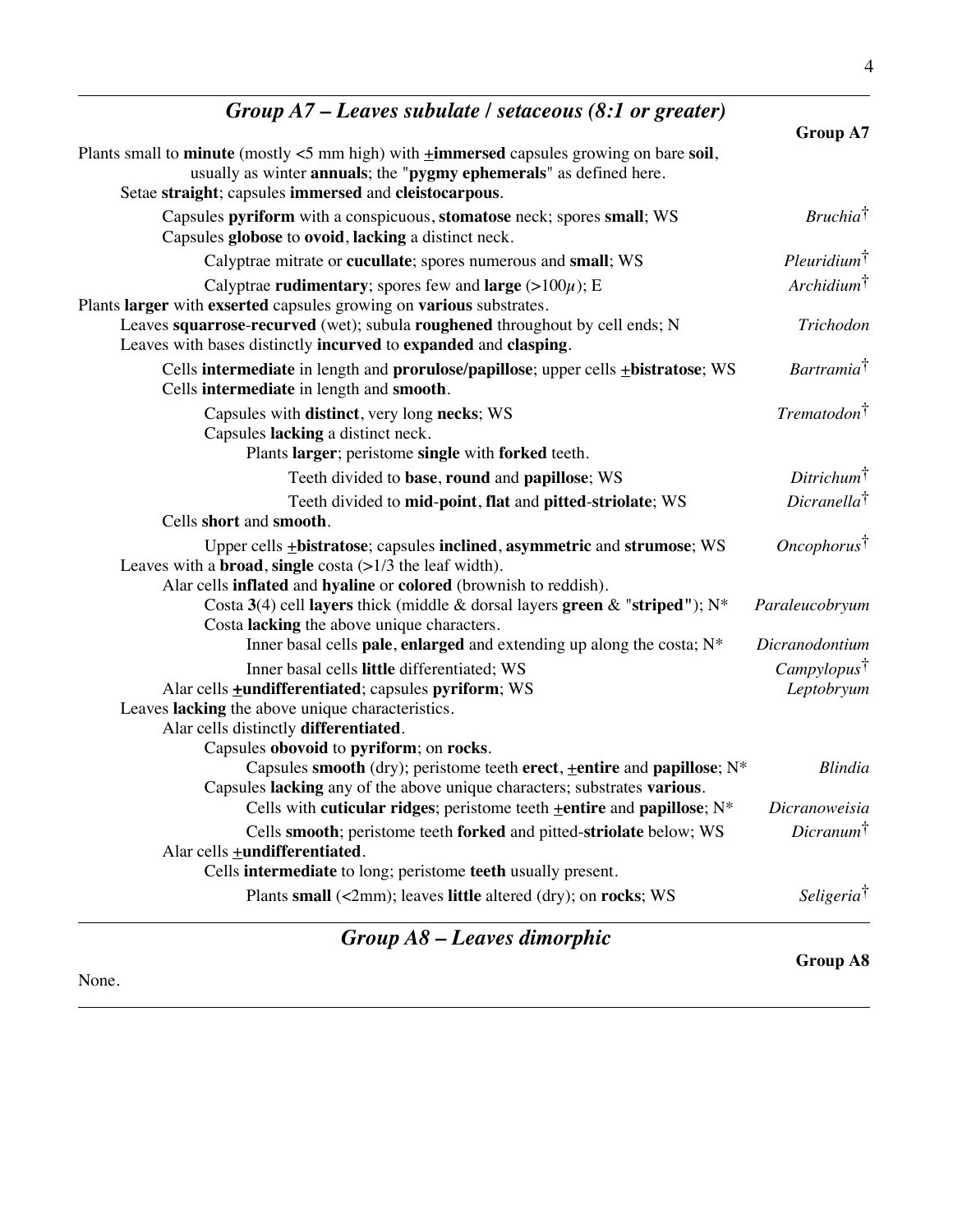## *Group A9 – Leaves with hair-points or awns*

|                                                                                                                       | Group A9                        |
|-----------------------------------------------------------------------------------------------------------------------|---------------------------------|
| Plants minute (mostly $<$ 5 mm high) with $\pm$ immersed capsules growing on bare soil,                               |                                 |
| usually as winter annuals; the "pygmy ephemerals" as defined here.                                                    |                                 |
| Leaves with lamellae on the upper end of the costa; WS<br>Leaves with <b>filaments</b> on the upper end of the costa. | Pterygoneurum                   |
|                                                                                                                       | $Aloina^{\dagger}$              |
| Leaves "fleshy" with inrolled margins; filaments on very broad costa; WC<br>Leaves lacking lamellae or filaments.     |                                 |
| Leaves with a revolute margin; cells pleuripapillose; WS                                                              | Phascum                         |
| Leaves with reflexed tips; cells with single blunt papillae; WS*                                                      | Acaulon <sup>†</sup>            |
| Leaves with plane margins and tips; cells smooth.                                                                     |                                 |
| Capsules <b>+</b> emergent and operculate; calyptrae persistent, 4-angled and split; E                                | Pyramidula                      |
| Plants growing on <b>dung</b> , animal remains, or other highly nitrogenous materials; the " <b>dung mosses</b> ".    |                                 |
| Hypophysis greatly differentiated and colored; peristome teeth chambered; N, CP, SA                                   | Splachnum <sup>†</sup>          |
| Hypophysis narrowly pyriform and +urn-colored; peristome teeth not chambered; N                                       | Tetraplodon <sup>†</sup>        |
| Plants lacking any of the above unique characteristics.                                                               |                                 |
| Leaves "fleshy" from crowded lamellae covering a very broad costa; WS                                                 | <i>Polytrichum</i> <sup>†</sup> |
| Leaves with a <b>broad</b> $(1/3 - 1/2 \text{ leaf width})$ single costa; WS                                          | Campylopus <sup>†</sup>         |
| Leaves with distinct border.                                                                                          |                                 |
| Cells short (+isodiametric); pleuripapillose or smooth; WS                                                            | $Desmatodon^{\dagger}$          |
| Cells intermediate in length; smooth.                                                                                 |                                 |
| Capsules pendent and pyriform; WS                                                                                     | $Bryum^{\dagger}$               |
| Leaves with large, lax and hyaline basal cells contrasting with dense upper cells.                                    |                                 |
| Basal cells pale with brown, thickened cross walls; calyptrae campanulate; WS                                         | $Encalypta^{\dagger}$           |
| Basal cells thin-walled and non-pigmented throughout; calyptrae cucullate.                                            |                                 |
| Peristome of 32 twisted teeth on a high basal membrane; WS                                                            | $Tortula^{\dagger}$             |
| Peristome of $32$ + erect teeth on a low basal membrane; WS                                                           | Desmatodon <sup>†</sup>         |
| Leaves lacking the above unique characteristics.                                                                      |                                 |
| Plants in tufts on tree trunks and branches (rarely on rocks); diplolepideous.                                        |                                 |
| Leaves crisped (dry); basal cells yellow, thick-walled and in diagonal rows; WC                                       | $U lota^{\dagger}$              |
| Leaves not crisped when dry; basal cells undifferentiated; WS*                                                        | Orthotrichum <sup>†</sup>       |
| Plants in tufts, cushions and mats on rocks; haplolepideous.                                                          |                                 |
| Calyptrae large, campanulate, plicate and lacerate at base.<br>Leaves ovate to obovate; WS (W)                        | Jaffueliobryum                  |
| Calyptrae small, cucullate or mitrate.                                                                                |                                 |
| Capsules systylious; calyptrae short; in wetter habitats; WS                                                          | Schistidium <sup>†</sup>        |
| Capsules not systylious; calyptrae reaching operculum; dryer habitats; WS                                             | Grimmia <sup>†</sup>            |
| Plants on soil primarily.                                                                                             |                                 |
| Cells intermediate in length; capsules pendent and pyriform; WS                                                       | $Bryum^{\dagger}$               |
| Cells short ( $\pm$ isodiametric); capsules mostly erect and cylindrical; WS                                          | Desmatodon <sup>†</sup>         |
|                                                                                                                       |                                 |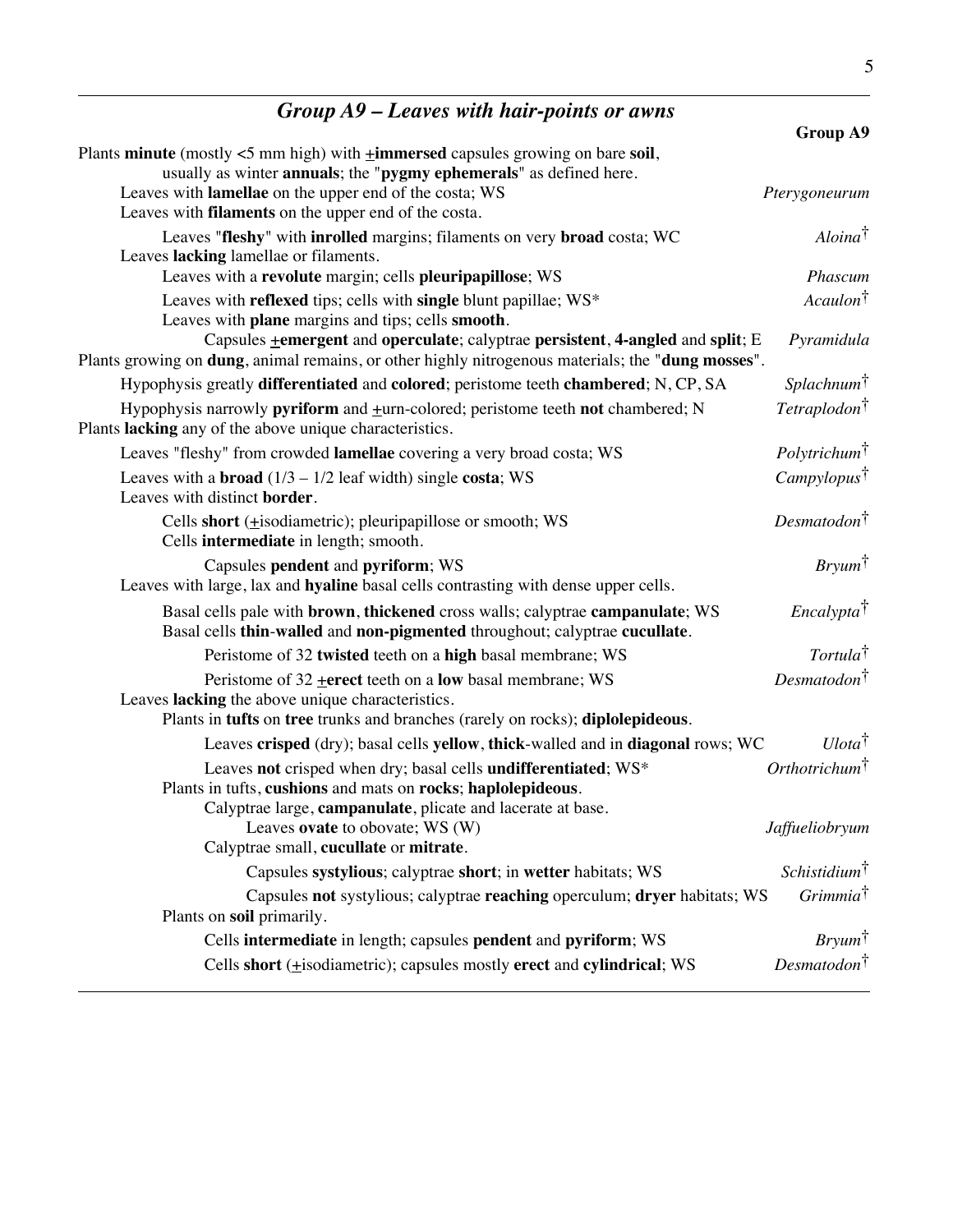| $Group A10$ – Leaves with lamellae, ridges, or filaments                                                                                                                      |                            |
|-------------------------------------------------------------------------------------------------------------------------------------------------------------------------------|----------------------------|
|                                                                                                                                                                               | Group A10                  |
| Leaves with green, sheet-like lamellae.                                                                                                                                       |                            |
| Leaves with a very <b>broad costa</b> covered by >20 lamellae.                                                                                                                |                            |
| Leaves mostly unistratose; peristome present.                                                                                                                                 |                            |
| Lamellar apical cells papillose; capsules +terete.                                                                                                                            |                            |
| Leaves subtubulose; lamellar apical cells elliptic-pyriform; WS                                                                                                               | Polytrichastrum            |
| Leaves oblong lanceolate; lamellar apical cells <b>+rounded</b> ; WS                                                                                                          | Pogonatum                  |
| Lamellar apical cells smooth or ridged; capsules sharply 4-5 angled; WS                                                                                                       | Polytrichum                |
| Leaves with a narrow costa having $\langle 20 \text{ lamellae.} \rangle$                                                                                                      |                            |
| Lamellae restricted to the upper surface of leaves.                                                                                                                           |                            |
| Leaves with <b>awns</b> ; $2-4$ lamellae; plants $\pm$ <b>bulbiform</b> ; WS                                                                                                  | Pterygoneurum              |
| Leaves bordered by hyaline, elongate cells; 2-8 lamellae; WS                                                                                                                  | Atrichum                   |
| Leaves with <b>ridge</b> -like lamellae on the <b>back</b> (dorsal side) of the costa.                                                                                        |                            |
| Stems tomentose (wooly; white to rusty brown); alar cells hyaline and yellow-brown; WS<br>Stems smooth; alar cells not pigmented.                                             | $Dicramum^{\dagger}$       |
| Costa broad $(>1/3$ leaf width); ridges weak $(1-2$ cells); cells short-rectangular; WS<br>Leaves with green, branched filaments.                                             | $Camplylopus$ <sup>†</sup> |
| Leaves "fleshy": filaments on lamina and costa, but covered by involled leaf margins; WS*<br>Leaves with fine, white, threadlike filaments in a tangled, cobwebby weft; $N^*$ | Aloina<br>Saelania         |
|                                                                                                                                                                               |                            |

#### *Group A11 – Leaves undulate*

|                                                                                | <b>Group A11</b>         |
|--------------------------------------------------------------------------------|--------------------------|
| Leaves complanate (attached all around the stem but twisted into one plane); E | Aulacomnium <sup>†</sup> |
| Leaves with <b>lamellae</b> on the costa; WS                                   | $Artichum^{\dagger}$     |
| Leaves lacking any of the above unique characteristics; N                      | $Dicranum^{\dagger}$     |

#### *Group A12 – Leaves involute*

|                                                                                          | Group A12                 |
|------------------------------------------------------------------------------------------|---------------------------|
| Leaf margins involute wet or dry.                                                        |                           |
| Leaf margins infolded/inflexed over photosynthetic lamellae or filaments.                |                           |
| Leaves with green, sheet-like lamellae; WS                                               | Poly trichum <sup>†</sup> |
| Leaves with green, branched filaments; WS*                                               | Aloina                    |
| Leaf margins <b>inrolled</b> over laminae <b>lacking</b> lamellae or filaments.          |                           |
| Leaf cells papillose.                                                                    |                           |
| Capsules exserted and operculate; WS                                                     | Weissia                   |
| Capsules immersed to emergent, cleistocarpous; E                                         | Astomum                   |
| Leaf margins involute when dry; plane to erect when wet; cells bulging on upper surface. |                           |
| Leaves $\pm$ toothed above; costa with two stereid bands; peristome lacking; E           | Hyophila                  |

### *Group A13 – Leaves +all costa*

Leaves channeled and **subtubulose**; E *Leucobryum*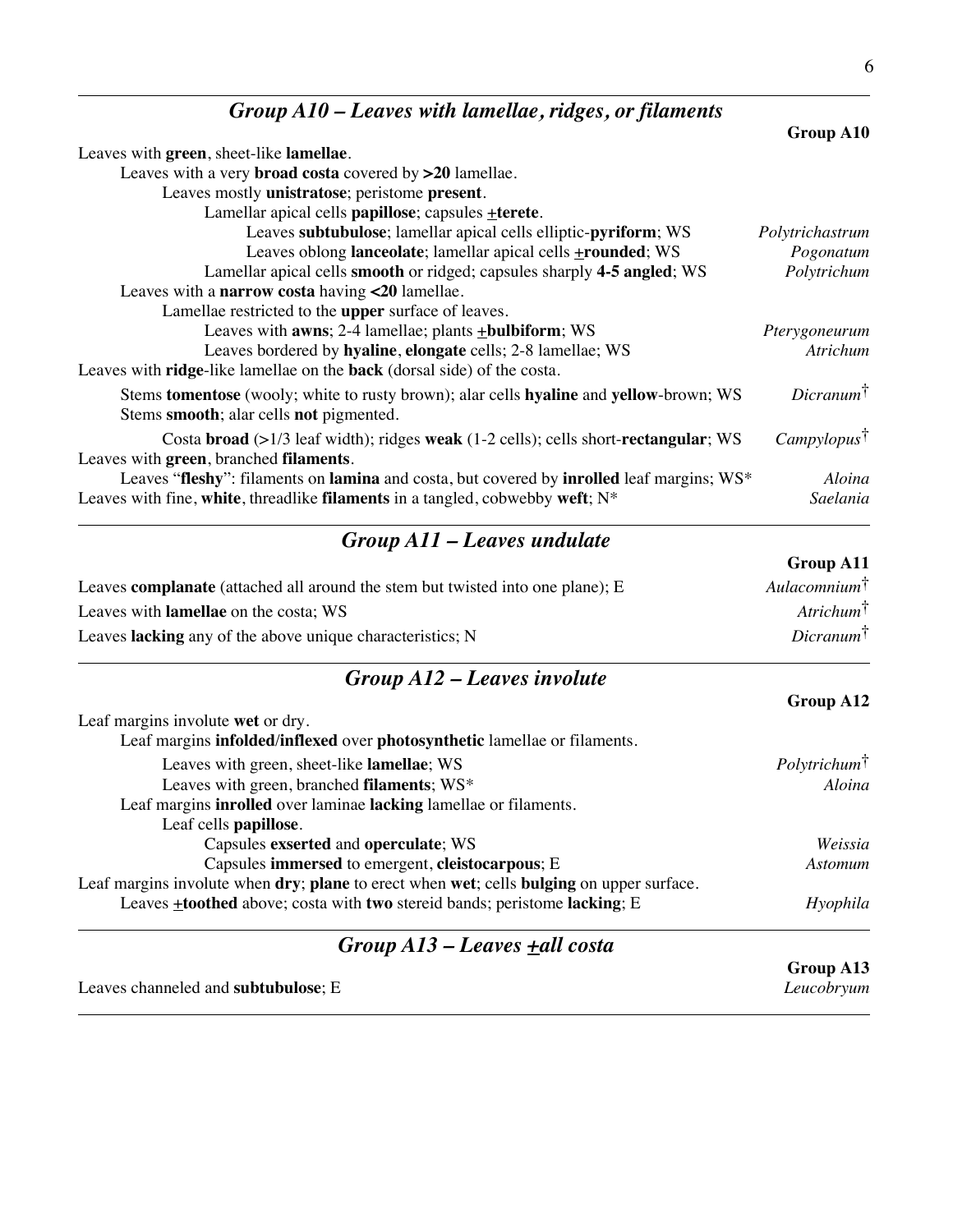### *Group A14 – Leaves with a broad, single costa*

|                                                                                         | Group A14              |
|-----------------------------------------------------------------------------------------|------------------------|
| Leaves <b>bristle-like</b> (setaceous) or with distinct hair-points.                    |                        |
| Leaves with costa of 3(4) cell layers (middle & dorsal layers green & "striped"); $N^*$ | Paraleucobryum         |
| Leaves crowded at stem tips; reddish, axillary hairs common; WS                         | Leptobryum             |
| Leaves lacking the above unique characteristics.                                        |                        |
| Leaves with strongly differentiated alar cells (inflated and hyaline).                  |                        |
| Inner basal cells pale, enlarged and extending up along the costa; $N^*$                | Dicranodontium         |
| Inner basal cells little differentiated; WS                                             | Campylopus             |
| Leaves with alar cells little differentiated.                                           |                        |
| Leaves >3mm; upper cells elongate; MO                                                   | Campylopodiella        |
| Leaves <3mm; upper cells rectangular to linear.                                         |                        |
| Costa with median row of green cells; brood leaves common; E                            | <i>Brothera</i>        |
| Costa lacking median row; brood leaves lacking; WS                                      | $Dicranella^{\dagger}$ |
| Leaves oblong-lanceolate; capsules elongate, curved and with a conspicuous neck.        |                        |
| Upper leaf cells pale, lax, thin-walled and oblong-hexagonal; N                         | Amblyodon              |
| Upper leaf cells short rectangular, but not lax; N                                      | Meesia <sup>†</sup>    |

*Reminder: The costa in Groups A15 through A19 is long and single.*

#### *Group A15 – Leaves with bases distinctly incurved to expanded and clasping*

|                                                                                                  | Group A15                     |
|--------------------------------------------------------------------------------------------------|-------------------------------|
| Leaves squarrose-recurved.                                                                       |                               |
| Leaves subulate / setaceous; subula roughened throughout by cell ends; N                         | Trichodon                     |
| Leaves subulate / setaceous (needle or bristle-like).                                            |                               |
| Cells intermediate in length and prorulose/papillose; upper cells <b>+bistratose</b> ; WS        | <i>Bartramia</i> <sup>†</sup> |
| Cells intermediate in length and smooth.                                                         |                               |
| Capsules with distinct, very long necks; WS                                                      | Trematodon                    |
| Capsules lacking a distinct neck.                                                                |                               |
| Plants larger; peristome single with forked teeth.                                               |                               |
| Teeth divided to base, round and papillose; WS                                                   | $Ditrichum^{\dagger}$         |
| Teeth divided to mid-point, flat and pitted-striolate; WS                                        | $Dicranella^{\dagger}$        |
| Cells short and smooth.                                                                          |                               |
| Upper cells <b>+bistratose</b> ; capsules inclined, asymmetric and strumose; WS                  | $Oneophorus^{\dagger}$        |
| Leaves with lamellae or ridges on their laminae or costa.                                        |                               |
| Leaves with a very broad costa covered by >20 lamellae.                                          |                               |
| Leaves mostly unistratose; peristome present.                                                    |                               |
| Lamellar apical cells papillose; capsules +terete.                                               |                               |
| Leaves subtubulose; lamellar apical cells elliptic-pyriform; WS                                  | Polytrichastrum               |
| Leaves oblong lanceolate; lamellar apical cells <b>+rounded</b> ; WS                             | Pogonatum                     |
| Lamellar apical cells smooth or ridged; capsules sharply 4-5 angled; WS                          | Polytrichum                   |
| Leaves lacking any of the above unique characteristics; cells strongly bulging on upper surface; |                               |
| endostome of 64 papillose filaments; WS                                                          | Timmia                        |
|                                                                                                  |                               |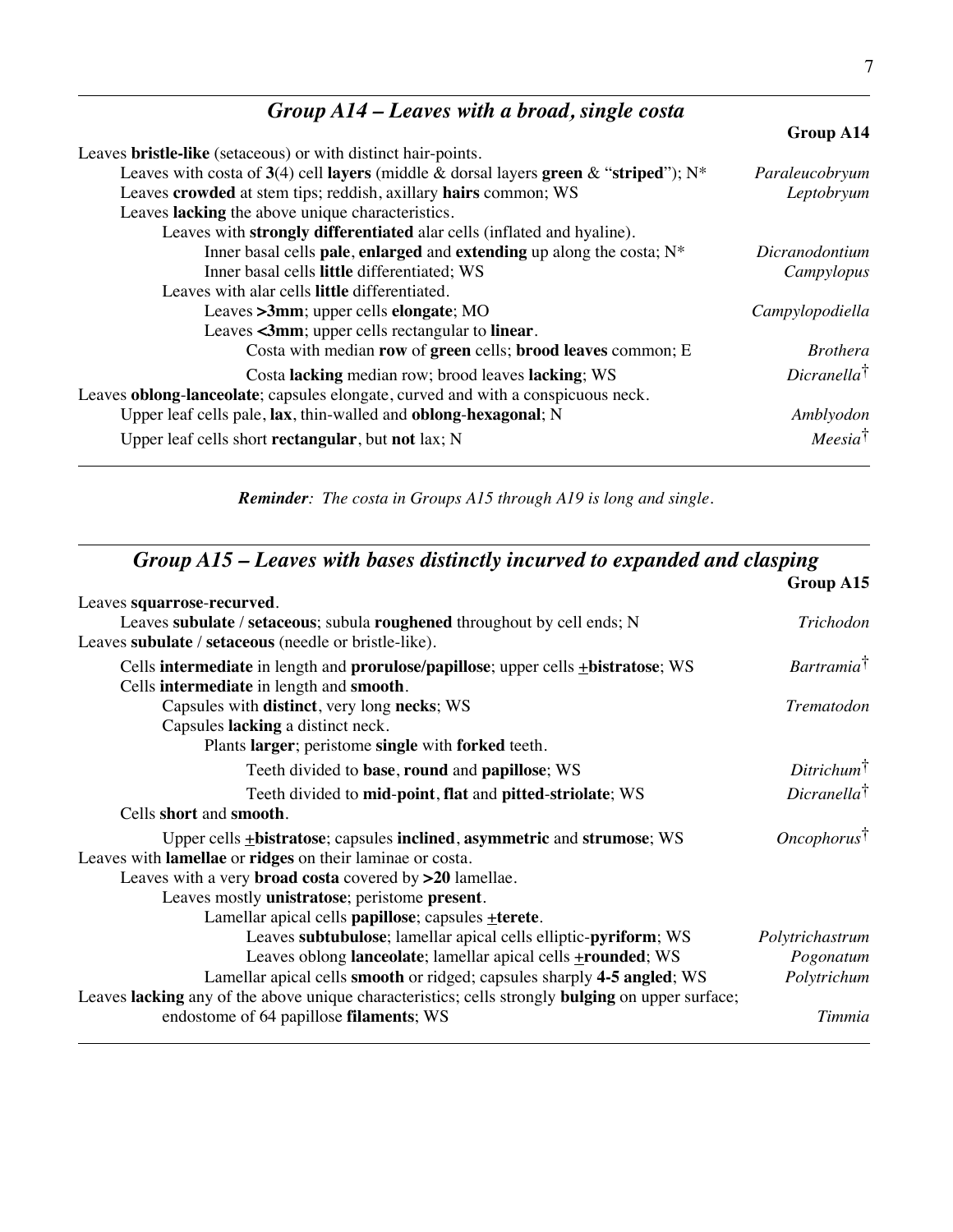| $Group A16$ – Leaves with long decurrencies                                                                  |                    |
|--------------------------------------------------------------------------------------------------------------|--------------------|
|                                                                                                              | Group A16          |
| Shoots angular in cross-section; leaves squarrose recurved; cells short and papillose.                       |                    |
| Leaves 5-ranked; stems densely tomentose; calcareous wetlands; N                                             | Paludella          |
| Shoots terete (round in cross-section); capsules pyriform or pendulous.                                      |                    |
| Leaves distinctly <b>toothed</b> $\pm$ throughout.                                                           |                    |
| Marginal teeth paired; sterile stems + erect and round; WS                                                   | <b>Mnium</b>       |
| Marginal teeth single; sterile stems prostrate and complanate; WS                                            | Plagiomnium        |
| Leaves entire to $\pm$ serrulate or $\pm$ toothed at apex.                                                   |                    |
| Leaves predominantly <b>broader</b> near the <b>middle</b> ; capsules <b>pendent</b> .                       |                    |
| Leaves commonly <b>bordered</b> ; median cells <4:1; WS                                                      | $Bryum^{\dagger}$  |
| Leaves not bordered; median cells $>4:1$ ; WS                                                                | $Pohlia^{\dagger}$ |
| Leaves predominantly <b>broader</b> at the <b>base</b> ; setae very long; capsules $\pm$ <b>inclined</b> ; N | $Meesia^{\dagger}$ |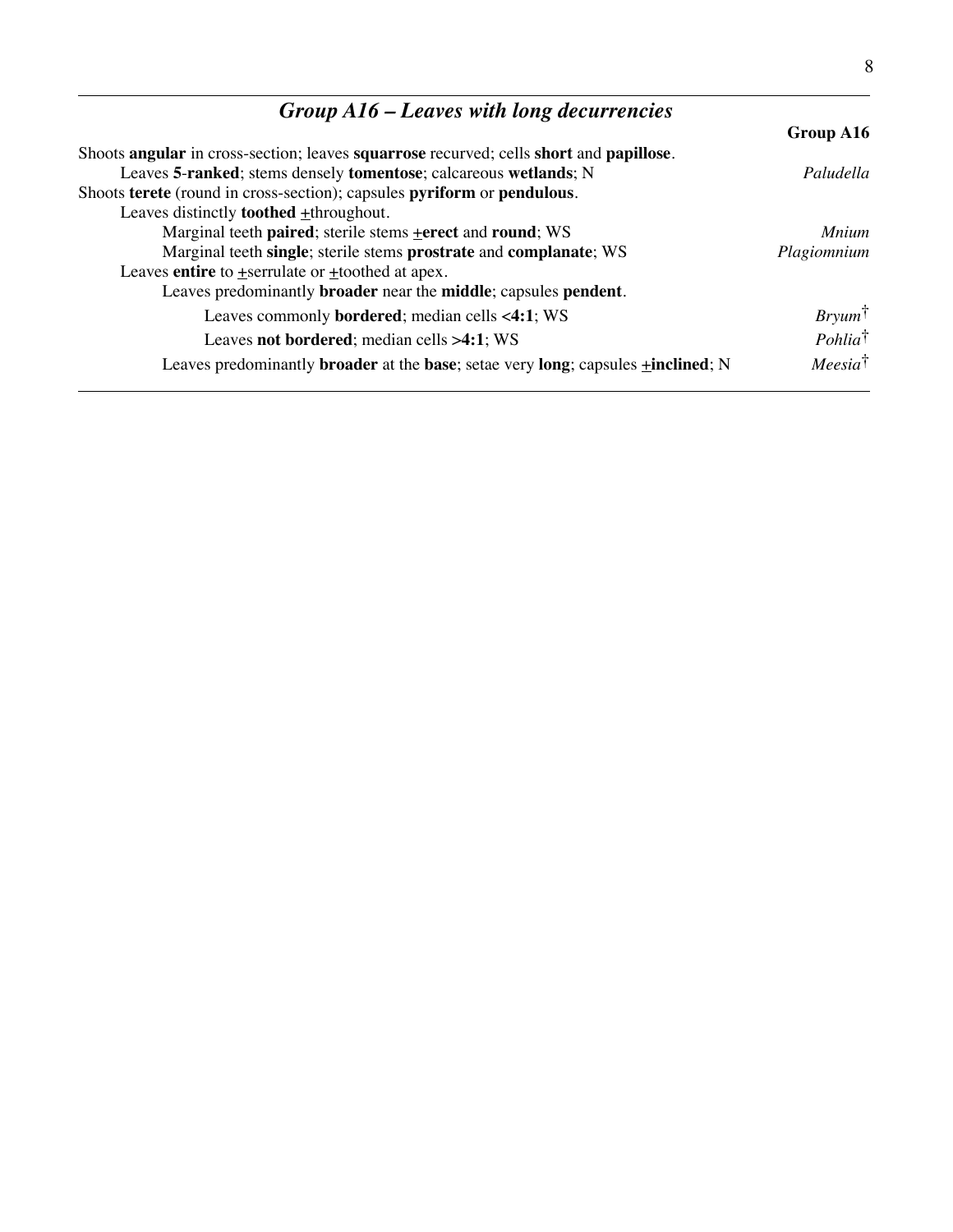#### *Group A17 – Leaves with a distinct group of hyaline cells*

**Group A17**

9

*Note: hyaline cells may not be clearly distinct in very old leaves that have lost their chlorophyll.*

| Hyaline cells at apex of leaves; plants whitish.                                                                                                                                                              |                                   |
|---------------------------------------------------------------------------------------------------------------------------------------------------------------------------------------------------------------|-----------------------------------|
| Stems often forked or branched, especially at stem apices.<br>Cells papillose (simple and forked); capsules immersed; peristome lacking; WS                                                                   | Hedwigia                          |
| Stems rarely branched; leaves apiculate; capsules pendent; cells smooth; WS                                                                                                                                   | $Bryum^{\dagger}$                 |
| Hyaline cells as marginal wedges broadest at the base of leaves.                                                                                                                                              |                                   |
| Leaves squarrose-recurved and serrulate above; upper cells pleuripapillose; S                                                                                                                                 | Pleurochaete                      |
| Leaves spreading and crenulate to entire.                                                                                                                                                                     |                                   |
| Leaves acute to acuminate; upper cells pleuripapillose; WS                                                                                                                                                    | Tortella                          |
| Hyaline cells in <b>abruptly differentiated</b> , $\pm$ oval "windows" (cancellinae) in the lower $1/3$ of leaves.                                                                                            |                                   |
| Leaves lacking linear, intramarginal cells; calyptrae deciduous and cucullate.                                                                                                                                |                                   |
| Leaf margins revolute; peristome of 32 twisted teeth; 1*; WS                                                                                                                                                  | Tortula <sup>†</sup> (Syntrichia) |
| Leaf margins plane; peristome of 16 straight teeth; 2*; E(GC)                                                                                                                                                 | Syrrhopodon                       |
| Hyaline, inflated and thin-walled cells across the lower $1/3$ of leaves. <sup>#</sup>                                                                                                                        |                                   |
| Leaves abruptly serrate at the shoulder and whorled at branch points; 2*; WS                                                                                                                                  | Eucladium                         |
| Leaves toothed above; 2*                                                                                                                                                                                      |                                   |
| Older leaves brick-red; stems lacking a hyalodermis; WS                                                                                                                                                       | Bryoerythrophyllum                |
| Leaves revolute at least below; 1 <sup>*</sup> .                                                                                                                                                              |                                   |
| Leaves <b>+rounded</b> with short to <b>long</b> awns; cells $10-13\mu$ ; peristome present.                                                                                                                  |                                   |
| Peristome of 32 twisted teeth on a high basal membrane; WS                                                                                                                                                    | Tortula <sup>†</sup>              |
| Peristome of $32$ + erect teeth on a low basal membrane; WS                                                                                                                                                   | $Desmatodon^{\dagger}$            |
| Leaves $\pm$ acute; cells 15-20 $\mu$ ; peristome none or rudimentary; WS<br>Leaves lacking any of the above unique characteristics.                                                                          | Pottia <sup>†</sup> (Microbryum)  |
| Cross walls of basal cells thick and brown; calyptrae long campanulate; 1*; WS<br>Cross walls of normal thickness; calyptrae cucullate.<br>Stems with a hyalodermis; papillae usually bifid; 2 <sup>*</sup> . | Encalypta <sup>†</sup>            |
| Stems lacking a central strand; WS                                                                                                                                                                            | Oxystegus                         |
| Stems lacking a hyalodermis; papillae usually C-shaped; 1*.                                                                                                                                                   |                                   |
| Peristome of 32 twisted teeth on a high basal membrane; WS                                                                                                                                                    | Tortula <sup>†</sup>              |
| Peristome of $32$ + erect teeth on a low basal membrane; WS                                                                                                                                                   | $Desmatodon^{\dagger}$            |
|                                                                                                                                                                                                               |                                   |

*#: Note: Many taxa with short, papillose, medial cells possess basal cells that are somewhat differentiated, i.e., pale (translucent), less papillose, somewhat elongated and/or colored, especially near the insertion. The taxa in this Group A17 represent the extreme, strongly differentiated condition of a gradient while those taxa with the less differentiated basal cells are found in Group A25.*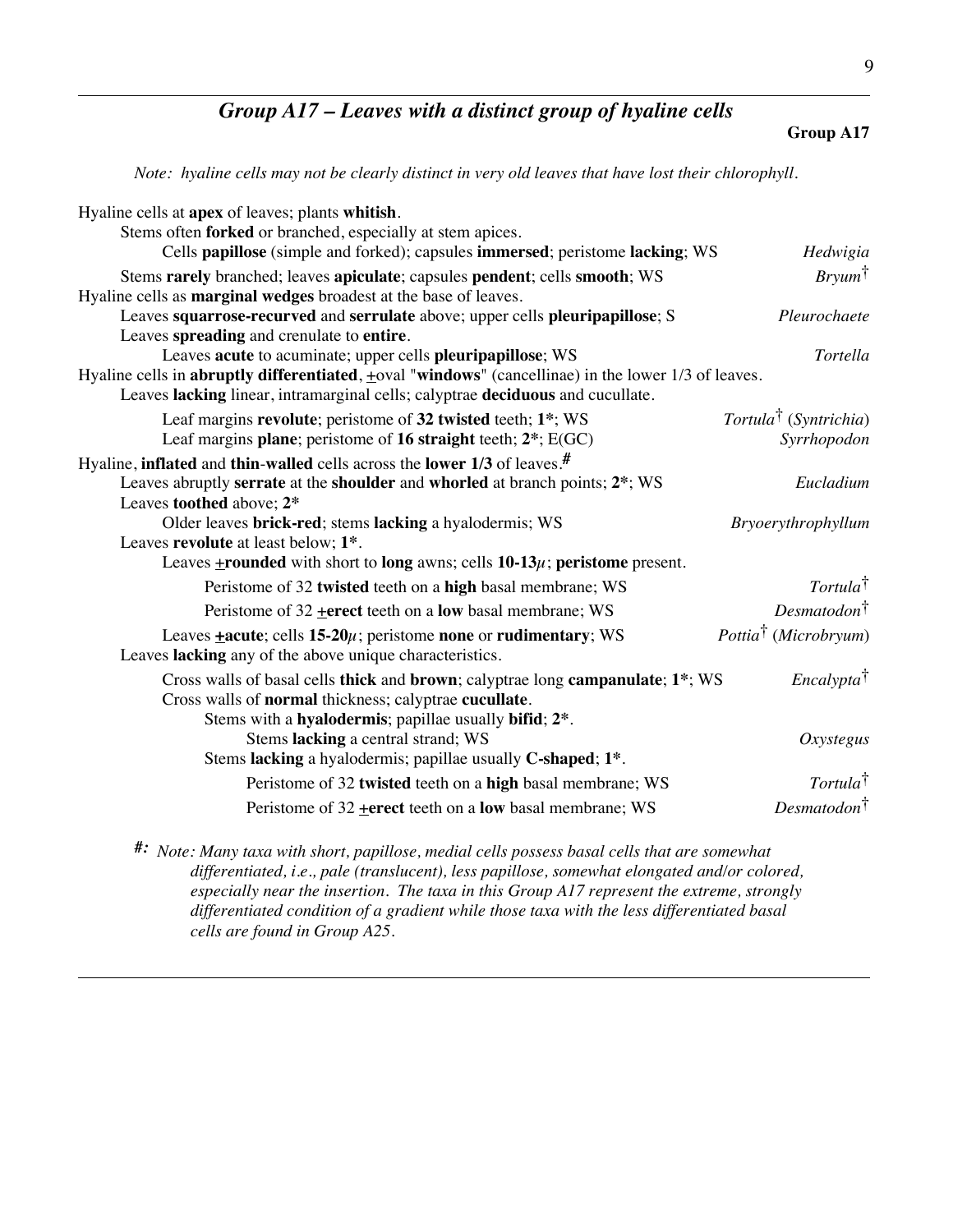## *Group A18 – Leaves with a distinct marginal border*

|                                                                                                                                                                                                                                                                                                           | Group A18                    |
|-----------------------------------------------------------------------------------------------------------------------------------------------------------------------------------------------------------------------------------------------------------------------------------------------------------|------------------------------|
| Leaves ciliate at the margins.; plants primarily protonemata; capsules ovoid and ventricose; WS*                                                                                                                                                                                                          | <b>Buxbaumia</b>             |
| Leaves with a border of elongate cells contrasting with shorter medial cells.                                                                                                                                                                                                                             |                              |
| Plants erect, rosulate-foliate and large; from horizontal, underground stems; WS                                                                                                                                                                                                                          | Rhodobryum                   |
| Plants strongly flattened; leaves twisted into one plane (complanate); WS<br>Plants with red stems.                                                                                                                                                                                                       | Plagiomnium                  |
| <b>Stems tomentose.</b>                                                                                                                                                                                                                                                                                   |                              |
| Rhizoidal initials in <b>longitudinal rows</b> ; endostome fused into a <b>dome</b> ; N                                                                                                                                                                                                                   | Cinclidium                   |
| Rhizoidal initials not in rows; endostome segments free; N*                                                                                                                                                                                                                                               | Rhizomnium                   |
| Plants lacking the above unique characteristics.                                                                                                                                                                                                                                                          |                              |
| Leaves with lamellae on the costa; WS                                                                                                                                                                                                                                                                     | Atrichum                     |
| Leaves with abruptly differentiated cancellinae (hyaline basal cells); E (GC)                                                                                                                                                                                                                             | $Syrrhopodon^{\dagger}$      |
| Leaves with paired teeth on margins; WS                                                                                                                                                                                                                                                                   | $\textit{Minimum}^{\dagger}$ |
| Leaves with distinct single teeth or serrulations on margins.                                                                                                                                                                                                                                             |                              |
| Leaf cells $>3:1$ .                                                                                                                                                                                                                                                                                       |                              |
| Leaves rounded-obtuse and apiculate; upper cells in oblique rows; N*                                                                                                                                                                                                                                      | Pseudobryum                  |
| Leaves acute to awned; cells not in oblique rows.                                                                                                                                                                                                                                                         |                              |
| Capsules pendent and pyriform; WS                                                                                                                                                                                                                                                                         | $Bryum^{\dagger}$            |
| Leaf cells $< 2:1$ ; WS                                                                                                                                                                                                                                                                                   | Plagiomnium                  |
| Leaves with entire margins.                                                                                                                                                                                                                                                                               |                              |
| Leaf cells $>3:1$ .                                                                                                                                                                                                                                                                                       |                              |
| Capsules pendent and pyriform; WS                                                                                                                                                                                                                                                                         | $Bryum^{\dagger}$            |
| Capsules erect.                                                                                                                                                                                                                                                                                           |                              |
| Leaves rounded-obtuse; upper cells in oblique rows; N*                                                                                                                                                                                                                                                    | Pseudobryum                  |
| Leaves broadly acute; cells not in oblique rows; WS                                                                                                                                                                                                                                                       | $Entosthodon^{\dagger}$      |
| Leaves with margins differing in color and/or opacity from the medial laminae.                                                                                                                                                                                                                            |                              |
| Margin paler and yellowish due to thick-walled, less papillose cells.                                                                                                                                                                                                                                     |                              |
| Leaves entire; basal membrane present; 1*.                                                                                                                                                                                                                                                                |                              |
| Peristome (32) spirally twisted above a high basal membrane; WS                                                                                                                                                                                                                                           | Tortula <sup>†</sup>         |
| Peristome (16) obliquely slanted above a low basal membrane; WS                                                                                                                                                                                                                                           | Desmatodon <sup>†</sup>      |
| Group A19 - Leaves with distinct alar cells                                                                                                                                                                                                                                                               |                              |
|                                                                                                                                                                                                                                                                                                           | Group A19                    |
| $\mathbf{1}$ , and the set of $\mathbf{0}$ , $\mathbf{1}$ , $\mathbf{1}$ , $\mathbf{1}$ , $\mathbf{1}$ , $\mathbf{1}$ , $\mathbf{1}$ , $\mathbf{1}$ , $\mathbf{1}$ , $\mathbf{1}$ , $\mathbf{1}$ , $\mathbf{1}$ , $\mathbf{1}$ , $\mathbf{1}$ , $\mathbf{1}$ , $\mathbf{1}$ , $\mathbf{1}$ , $\mathbf{1}$ | $\mathbf{D}$ :               |

| Stems tomentose; alar cells inflated, hyaline and <b>+yellow-brown</b> towards the margin; WS | Dicranum            |
|-----------------------------------------------------------------------------------------------|---------------------|
| Stems not or indistinctly tomentose; alar cells not as above.                                 |                     |
| Costa broad, >1/3 leaf width; alar cells inflated, and hyaline to brownish to reddish.        |                     |
| Costa 3(4) cell layers thick (middle & dorsal layers green & "striped); $N^*$                 | Paraleucobryum      |
| Costa <b>lacking</b> the above unique characters.                                             |                     |
| Inner basal cells <b>pale</b> , enlarged and extending up along the costa; $N^*$              | Dicranodontium      |
| Inner basal cells little differentiated; WS                                                   | Campylopus          |
| Costa narrow, $\langle 1/3 \rangle$ leaf width.                                               |                     |
| Alar cells enlarged to inflated and yellowish to brownish.                                    |                     |
| Capsules obovoid to pyriform; on rocks.                                                       |                     |
| Capsules smooth (dry); peristome teeth erect, $\pm$ entire and papillose; N <sup>*</sup>      | <b>Blindia</b>      |
| Capsules cylindrical; substrates various.                                                     |                     |
| Cells with cuticular ridges; peristome teeth $\pm$ entire and papillose; N <sup>*</sup>       | Dicranoweisia       |
| Cells smooth; peristome teeth forked and pitted-striolate below; WS                           | Dicranum            |
| Alar cells sub-quadrate and pale; cells $\pm$ thick-walled and often nodulose; WS             | $Grimmia^{\dagger}$ |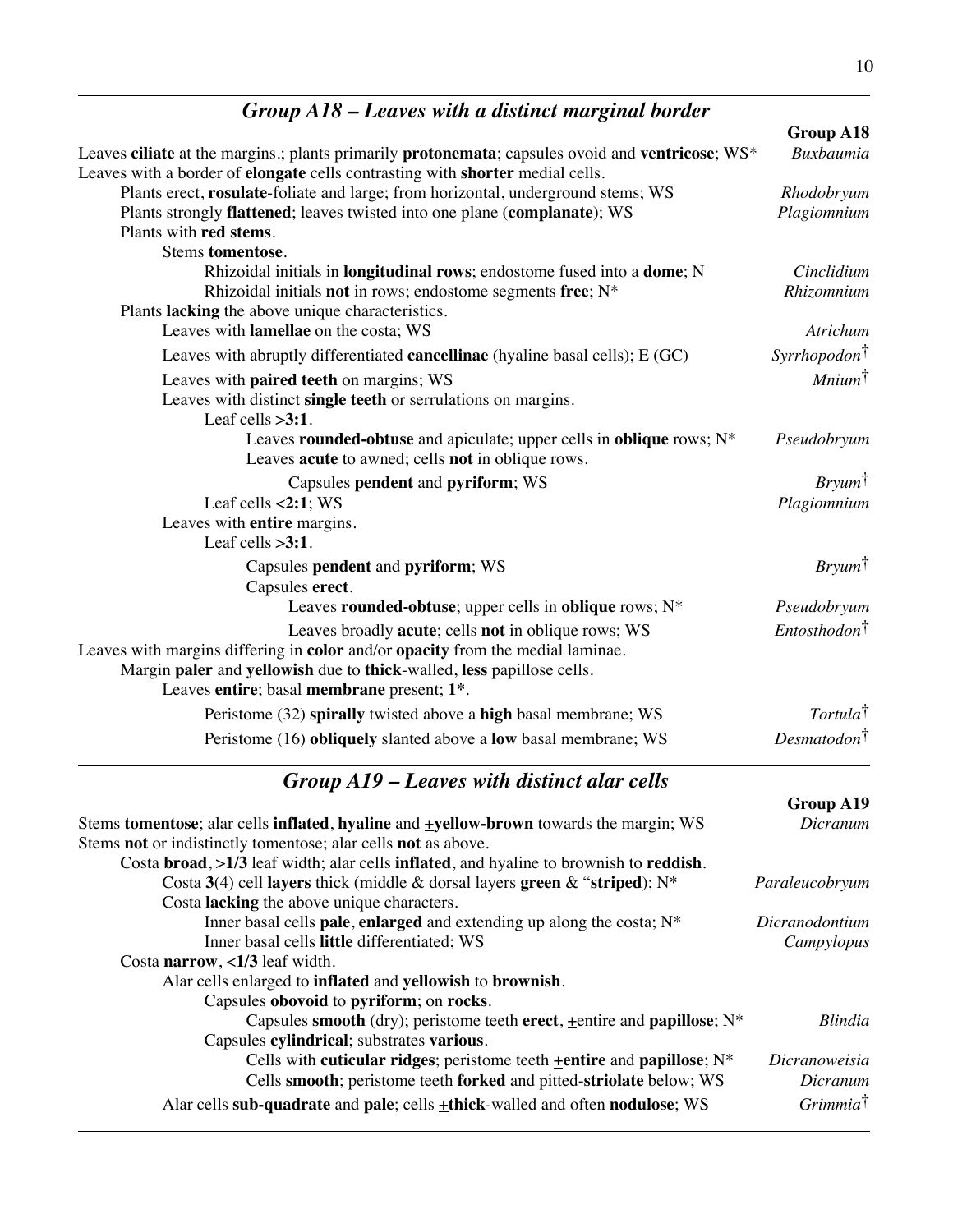#### *Group A20 – Leaves with costa extremely reduced to lacking*

|                                                                                                                                                  | Group A20                               |
|--------------------------------------------------------------------------------------------------------------------------------------------------|-----------------------------------------|
| Leaves in clusters of branches around a central stem and a network of green and hyaline cells; WS                                                | Sphagnum                                |
| Leaves distichous, decurrent and confluent; protonemata luminous; "Goblin Gold"; WS*                                                             | Schistostega                            |
| Leaves spinose serrate; protonemata persistent; cells smooth; pygmy ephemerals; WS<br>Leaves lacking the above unique characters.                | $E$ phemerum $\dagger$                  |
| Cells papillose; capsules exserted and valvate $(4x)$ ; plants reddish-black; on rocks; $N^*$<br>Cells smooth.                                   | $Andreaea^{\dagger}$                    |
| Capsules exserted with 4 prominent teeth; on undersides of rock overhangs; N<br>Capsules sessile and gymnostomous; pygmy ephemerals; on soil; WS | $Tetrodotium^{\dagger}$<br>Micromitrium |

*Reminder: Definitions for cell length to breadth ratios are found in the Introduction and the Overview in addition to below. Abbreviations for the number of stereid bands in costa cross sections are found in the Introduction in addition to below. An expanded explanation of the difference between "Distinct" and "Indistinct" surface ornamentation is found in the Introduction.*

**Cells** = medial, laminal cells; cells  $\sim$ 2/3 of the way from insertion to apex, midway between the costa and the margin.

Length to breadth **ratios** of medial, laminal cells:

Long cells:  $>5:1$ ; commonly termed linear.

**Intermediate** cells: 2-5:1; commonly termed elongated, rectangular, hexagonal, or rhomboidal. **Short** cells: <2:1; commonly termed isodiametric, quadrate, rounded-quadrate, or sub-quadrate.

Number of **stereid bands** evident in costa cross-sections:

- $2^*$  = costa with two stereid bands
- $1* = \text{costa}$  with one stereid band
- $0^*$  = costa lacking stereid bands, i.e.,  $\pm$ homogeneous

#### *Group A21 – Cells long (>5:1) and smooth*

Leaves **little** altered (dry); cell walls **not** thickened; capsules inclined to **pendulous**; WS *Pohlia*†

**Group A21**

**Group A22**

#### *Group A22 – Cells intermediate (2-5:1) and distinctly papillose*

| Leaves ovate and abruptly narrowed to a short acumen; papillae simple; W, VT | $Philonotis^{\dagger}$ |
|------------------------------------------------------------------------------|------------------------|
| Leaves linear-lanceolate to subulate from an erect base; papillae simple; WS | Bartramia <sup>†</sup> |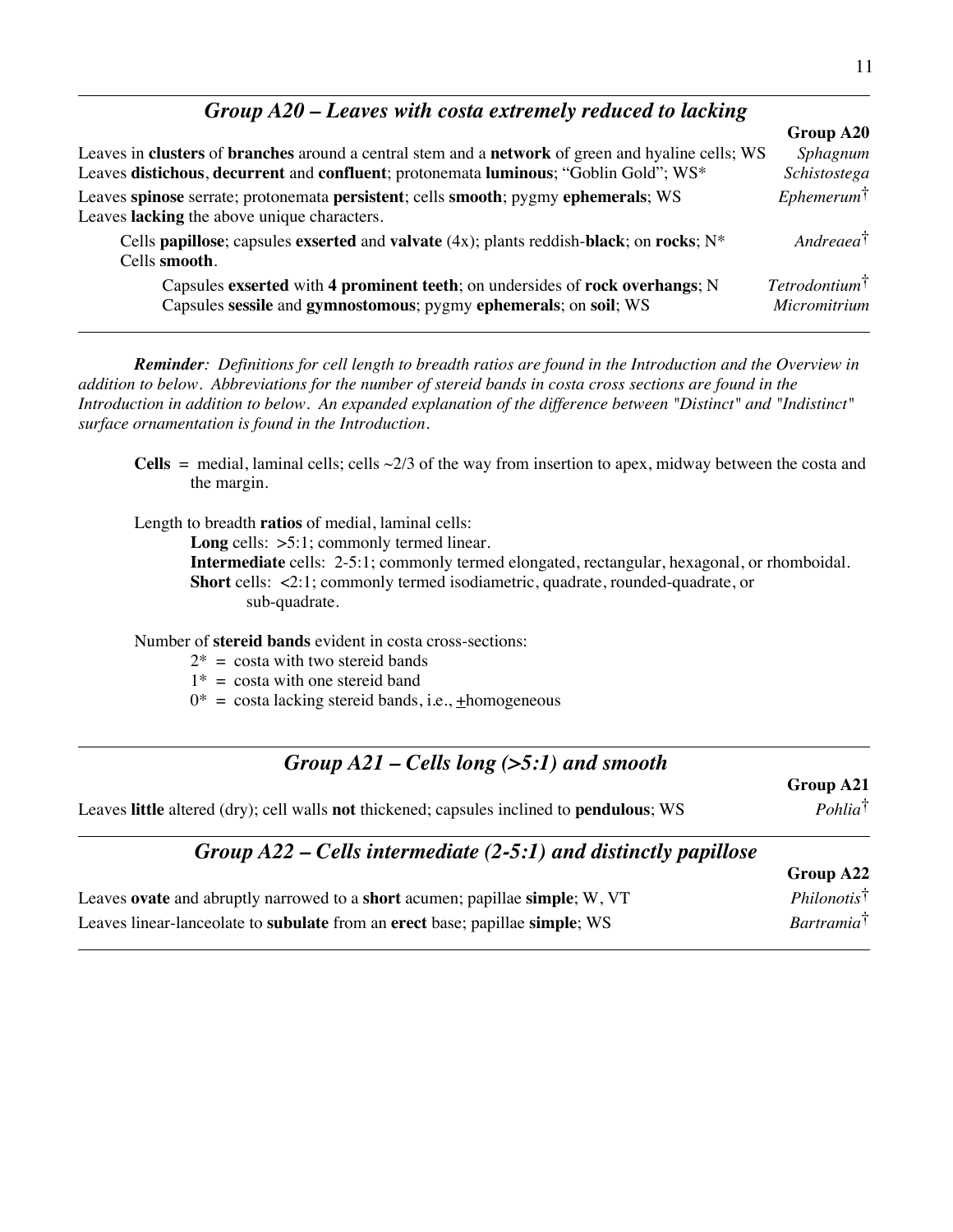| Group $A23$ – Cells intermediate (2-5:1) and distinctly prorulose             |                        |
|-------------------------------------------------------------------------------|------------------------|
|                                                                               | Group A23              |
| Setae straight; capsules asymmetric and furrowed; peristome teeth lanceolate. |                        |
| Leaves with bistratose margins and/or lamina; mesic habitats; WS              | Bartramia <sup>†</sup> |
| Leaves unistratose; hydric habitats; WS<br>Setae short, capsules immersed     | $Philonotis^{\dagger}$ |
| Leaves +linear-lanceolate and +spinulose above; protonemata persistent; WS    | $E$ phemerum $\dagger$ |
| Leaves +subulate and serrulate above; protonemata ephemeral; WS               | $Bruchia^{\dagger}$    |

# *Group A24 – Cells intermediate and smooth (or indistinctly ornamented#)*

|                                                                                                                                                                               | Group A24                             |
|-------------------------------------------------------------------------------------------------------------------------------------------------------------------------------|---------------------------------------|
| Leaves predominantly <b>broader near</b> or above the middle (+oblong or obovate).                                                                                            |                                       |
| Plants small, winter annuals on soil.                                                                                                                                         |                                       |
| Capsules clearly exserted.                                                                                                                                                    |                                       |
| Costa strong; protonemata ephemeral; peristome lacking; WS<br>Costa weak; protonemata persistent; peristome present; WS*                                                      | Physcomitrium<br>Discelium            |
| Capsules $\pm$ <b>immersed</b> and $\pm$ <b>pyriform</b> .                                                                                                                    |                                       |
| Leaves +concave-obovate and serrulate; capsules operculate; WS                                                                                                                | Physcomitrium                         |
| Leaves +concave-ovate and entire; capsules cleistocarpous; WS                                                                                                                 | <i>Bruchia</i> <sup>†</sup>           |
| Plants otherwise.                                                                                                                                                             |                                       |
| Leaves commonly bordered by linear cells; capsules pyriform and pendent; WS<br>Leaves unbordered.                                                                             | <b>Bryum</b>                          |
| Medial cells smooth and >5:1 (linear rhomboidal); capsules pendent; WS<br>Medial cells smooth and <4:1; capsules inclined to erect.                                           | Pohlia <sup>†</sup>                   |
| Peristome of 4 massive teeth; plants bud-like; costa weak; on rocks; N<br>Peristome of 16 teeth; costa strong; on soil.                                                       | Tetrodontium                          |
| Capsules lacking a distinctive neck; calyptrae inflated cucullate.                                                                                                            |                                       |
| Capsules inclined and asymmetric; WS                                                                                                                                          | Funaria                               |
| Capsules erect and symmetric; WS                                                                                                                                              | Entosthodon                           |
| Peristome lacking; capsules erect and symmetric; calyptrae mitrate; WS Physcomitrium<br>Leaves predominantly <b>broader</b> near the <b>base</b> (+lanceolate).               |                                       |
| Plants small, winter annuals on soil; capsules $\pm$ immersed and cleistocarpous; WS<br>Plants otherwise; capsules exserted and peristomate.<br>Leaves +subulate / setaceous. | <i>Bruchia</i> <sup>†</sup>           |
| Capsules ovoid; plants minute to very small; on calcareous rocks; WS (N)                                                                                                      | Seligeria <sup>†</sup>                |
| Capsules long cylindric; peristome teeth round, fully split and papillose; WS                                                                                                 | Ditrichum                             |
| Capsules <b>+oblong</b> , often curved; peristome teeth flat, split 1/2 and pitted; WS                                                                                        | Dicranella                            |
| Leaves with expanded, sheathing leaf bases; WS                                                                                                                                | Dicranella                            |
| Leaves lacking any of the above unique characteristics.                                                                                                                       |                                       |
| Leaves >1mm; capsules terminal.                                                                                                                                               |                                       |
| Costa percurrent; capsules erect; peristome single.                                                                                                                           |                                       |
| Upper cells $\pm$ linear; peristome teeth long & split; WS                                                                                                                    | Ditrichum                             |
| Upper cells broad; peristome teeth short & irregular; N                                                                                                                       | Catoscopium                           |
| Costa subpercurrent; capsules +pendant; peristome double; WS<br>Leaves <1mm; capsules lateral; peristome single; on Cu or S rich soils; $N^*$                                 | Pohlia <sup>†</sup><br>Mielichhoferia |
|                                                                                                                                                                               |                                       |

# Cells bulging, mammillose (cells both bulging and papillose), or with low papillae or projections.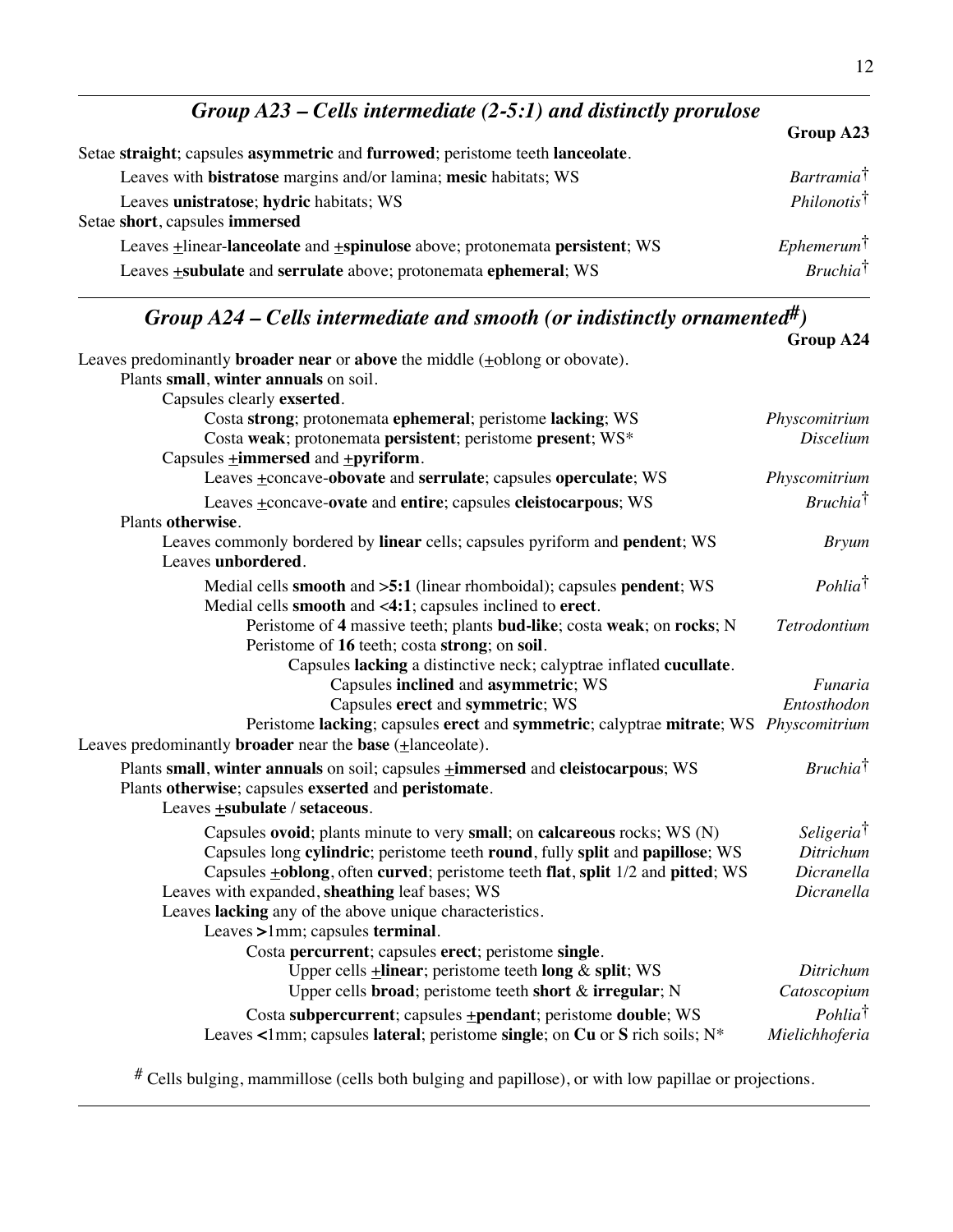### *Group A25 – Cells short (<2:1) and distinctly papillose*

|                                                                                                                                                                                                                                                                                                                                                                           | Group A25                                |
|---------------------------------------------------------------------------------------------------------------------------------------------------------------------------------------------------------------------------------------------------------------------------------------------------------------------------------------------------------------------------|------------------------------------------|
| Leaves with expanded, sheathing bases; cells strongly bulging on upper surface; WS<br>Leaves distinctly <b>toothed</b> in the upper half.                                                                                                                                                                                                                                 | T <sub>immia</sub> †                     |
| Cells unipapillose or mammillose; ventral stereid band weak or lacking.<br>Leaves +broad; cells mammillose; capsules smooth; WS                                                                                                                                                                                                                                           | Dichodontium                             |
| Leaves <b>+narrow</b> ; cells <b>coarsely</b> papillose; capsules <b>furrowed</b> ; N<br>Leaves with large, curved, projecting papillae at extreme apex; cells mammillose: NW                                                                                                                                                                                             | Cynodontium <sup>†</sup><br>Dichodontium |
| Leaves ligulate and rounded-obtuse; cells pleuripapillose; 0*; WS*<br>Leaves lacking the above unique characteristics.<br>Cells collenchymatous and stellate; 2*.                                                                                                                                                                                                         | Gyroweisia <sup>†</sup>                  |
| Leaves <b>+erect</b> (wet); cells <b>unipapillose</b> ; A/A<br>Cells pleuripapillose; but neither collenchymatous nor stellate.                                                                                                                                                                                                                                           | Aulacomnium <sup>†</sup>                 |
| Papillae forked; basal cells with brown cross-walls; calyptrae long-cylindric; WS<br>Papillae C-shaped.                                                                                                                                                                                                                                                                   | Encalypta                                |
| Basal cells with brown cross-walls; calyptrae long-cylindric; 1 <sup>*</sup> ; WS<br>Basal cell walls uncolored; calyptrae cucullate.                                                                                                                                                                                                                                     | Encalypta                                |
| Peristome teeth long and twisted; 2*; WS                                                                                                                                                                                                                                                                                                                                  | Barbula <sup>†</sup>                     |
| Peristome teeth short and erect; 1*; WS                                                                                                                                                                                                                                                                                                                                   | Desmatodon <sup>†</sup>                  |
| Papillae conical.<br>Cells with 4-7 papillae; peristome reduced to lacking.<br>Stems repeatedly forked; capsules elongate and urn-shaped; 2*; WS<br>Stems sparsely forked; capsules <b>+pyriform</b> ; 1 <sup>*</sup> or lacking; WS <sup>*</sup><br>Cells with 1-4 papillae.<br>Costa with two stereid bands.<br>Leaf margins revolute on both sides; peristome present. | Amphidium<br>Zygodon                     |
| Papillae crowded; basal cells hyaline; peristome twisted; WS                                                                                                                                                                                                                                                                                                              | Barbula <sup>†</sup>                     |
| Papillae scattered; basal cells green; peristome +oblique; WS<br>Leaf margins revolute on one side only; peristome lacking; WS<br>Leaf margins plane; peristome lacking.                                                                                                                                                                                                  | $Didymodon^{\dagger}$<br>Hymenostylium   |
| Leaves <2 mm; sporophytes terminal; WS<br>Costa with one stereid band; peristome lacking.                                                                                                                                                                                                                                                                                 | Gymnostomum                              |
| Sporophytes lateral; stem rounded-triangular; WS<br>Sporophytes terminal; stem round; WS<br>Costa <b>lacking</b> stereid bands; peristome <b>present</b> .                                                                                                                                                                                                                | Anoectangium<br>Gymnostomum              |
| Basal marginal cells with thickened cross-walls; WS                                                                                                                                                                                                                                                                                                                       | $U lota^{\dagger}$                       |
| Basal marginal cells <b>+undifferentiated</b> ; WS<br>Cells unipapillose; but neither collenchymatous nor stellate.                                                                                                                                                                                                                                                       | Orthotrichum <sup>†</sup>                |
| Leaves serrulate at apex; stems tomentose; gemmae on stem extensions; WS<br>Leaves entire.                                                                                                                                                                                                                                                                                | Aulacomnium $\dagger$                    |
| Capsules exserted; peristome of 32 twisted teeth; plants on soil and rocks; 2 <sup>*</sup> ; WS                                                                                                                                                                                                                                                                           | <i>Barbula</i> <sup>†</sup>              |
| Capsules $\pm$ emergent and valvate (4x); blackish plants on rocks; 0*; N*<br>Capsules $\pm$ <b>immersed</b> with 16 $\pm$ <b>reflexed</b> teeth; plants on <b>trees</b> and rocks; $0$ <sup>*</sup> .                                                                                                                                                                    | Andreaea <sup>†</sup>                    |
| Basal marginal cells with thickened cross-walls; WS                                                                                                                                                                                                                                                                                                                       | $U lota^{\dagger}$                       |
| Basal marginal cells <b>+undifferentiated</b> ; WS                                                                                                                                                                                                                                                                                                                        | Orthotrichum <sup>†</sup>                |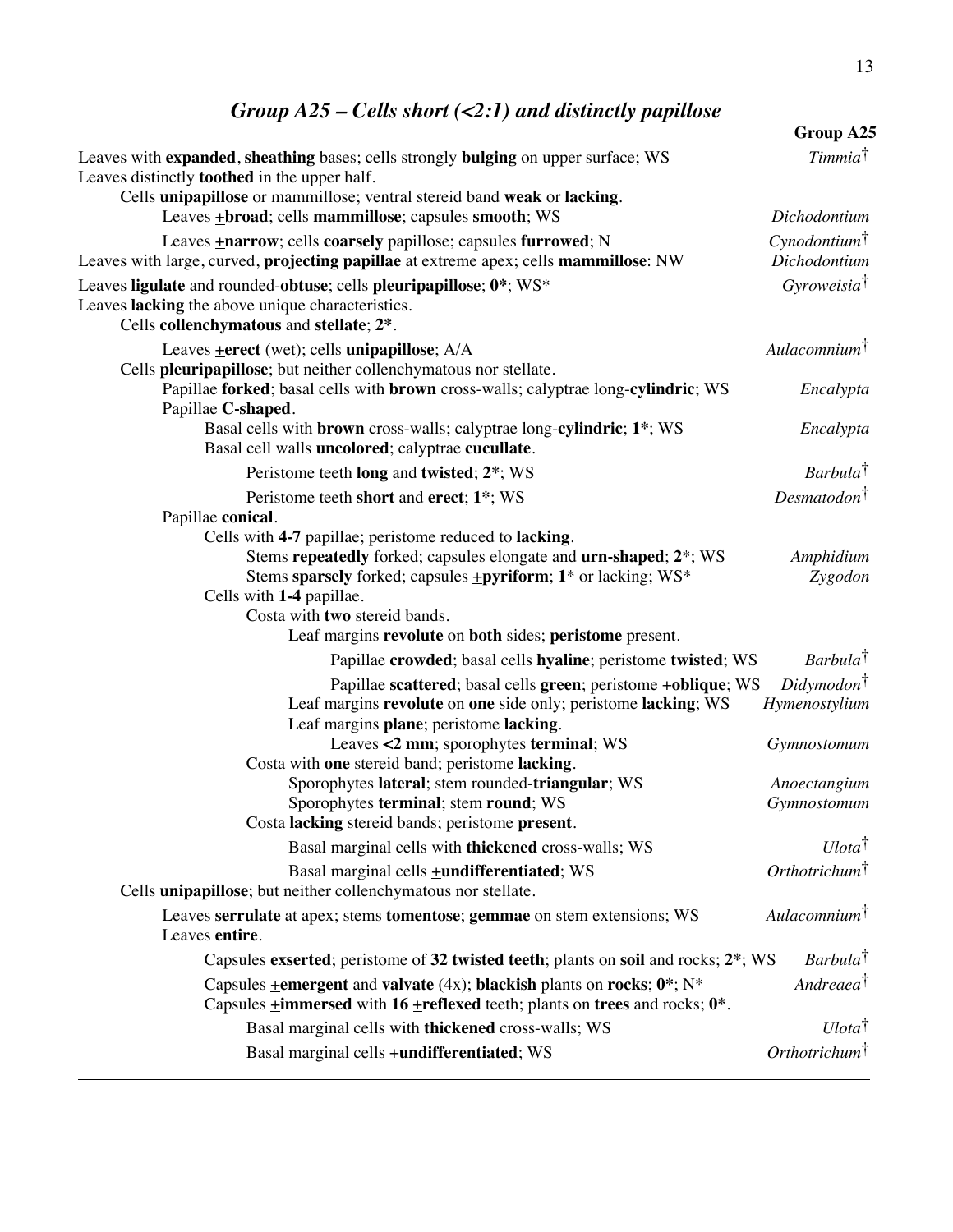| Group A26 – Cells short (<2:1) and smooth (or indistinctly ornamented <sup>#</sup> )                                                                                                                       |                          |
|------------------------------------------------------------------------------------------------------------------------------------------------------------------------------------------------------------|--------------------------|
|                                                                                                                                                                                                            | Group A26                |
| Leaves +oblong-spathulate (broad in the middle and even broader above).                                                                                                                                    |                          |
| Leaf margins inrolled when dry (erect or plane when wet); cells bulging on upper surface.                                                                                                                  |                          |
| Leaves 1.5-3 mm and $\pm$ toothed above; peristome lacking; $2^*$ ; E                                                                                                                                      | Hyophila                 |
| Leaf margins usually revolute, at least in part; cells flat.                                                                                                                                               |                          |
| Leaves +bordered with longer cells; peristome teeth short and erect; 1*; WS                                                                                                                                | Desmatodon <sup>†</sup>  |
| Leaves <b>+bordered</b> with shorter cells; peristome teeth long and twisted; 1 <sup>*</sup> ; WS                                                                                                          | $Tortula^{\dagger}$      |
| Leaves unbordered.                                                                                                                                                                                         |                          |
| Propagula axillary; peristome of 32 spirally twisted teeth; 2 <sup>*</sup> ; WS                                                                                                                            | $Barbula^{\dagger}$      |
| Leaf margins plane; cells flat and large $(>15\mu)$ ; peristome none or rudimentary; 1 <sup>*</sup> ; WS<br>Leaves +oblong-lingulate (tongue-shaped) or oblong-ligulate (strap-shaped).                    | $Potita^{\dagger}$       |
| Leaves <b>+lingulate</b> ; cells 2(3)stratose; awns on perichaetial leaves; capsules sessile; E, BC<br>Leaves <b>+ligulate</b> ; cells unistratose; perichaetial leaves <b>+acute</b> ; capsules exserted. | Diphyscium               |
| Leaves acute; capsules gymnostomous (lacking a peristome); 1 <sup>*</sup> ; WS                                                                                                                             | Scopelophila             |
| Leaves obtuse; capsules peristomate (peristome present); 0*; WS*                                                                                                                                           | Gyrowe isia <sup>†</sup> |
| Leaves $\pm$ ovate (broadest in lower third; egg-shaped) and revolute; peristome of 32 teeth; $2^*$ ; WS<br>Leaves ovate-lanceolate to <b>lanceolate</b> (broadest near the base; lance-shaped).           | $Barbula^{\dagger}$      |
| Leaves 3-ranked; setae very long; plants of calcareous wetlands; N                                                                                                                                         | Meesia                   |
| Leaves with expanded, sheathing leaf bases.                                                                                                                                                                |                          |
| Cells bulging on upper surface; capsules symmetric and oblong-ovoid; WS                                                                                                                                    | Timmia                   |
| Cells smooth; capsules asymmetric and strumose (goiter-like swelling); WS                                                                                                                                  | <b>Oncophorus</b>        |
| Leaves with paired teeth on bistratose margins.                                                                                                                                                            |                          |
| Margins revolute below; cells with cuticular ridges; perichaetia terminal; N*                                                                                                                              | Plagiopus                |
| Leaves bistratose, at least in part.                                                                                                                                                                       |                          |
| Leaves curved to crisped (dry); cells bulging or flat.                                                                                                                                                     |                          |
| Calyptrae mitrate, lobed and plicate; 2*; WS                                                                                                                                                               | Ptychomitrium            |
| Leaves lacking any of the above unique characters.                                                                                                                                                         |                          |

*Continued below at left margin*